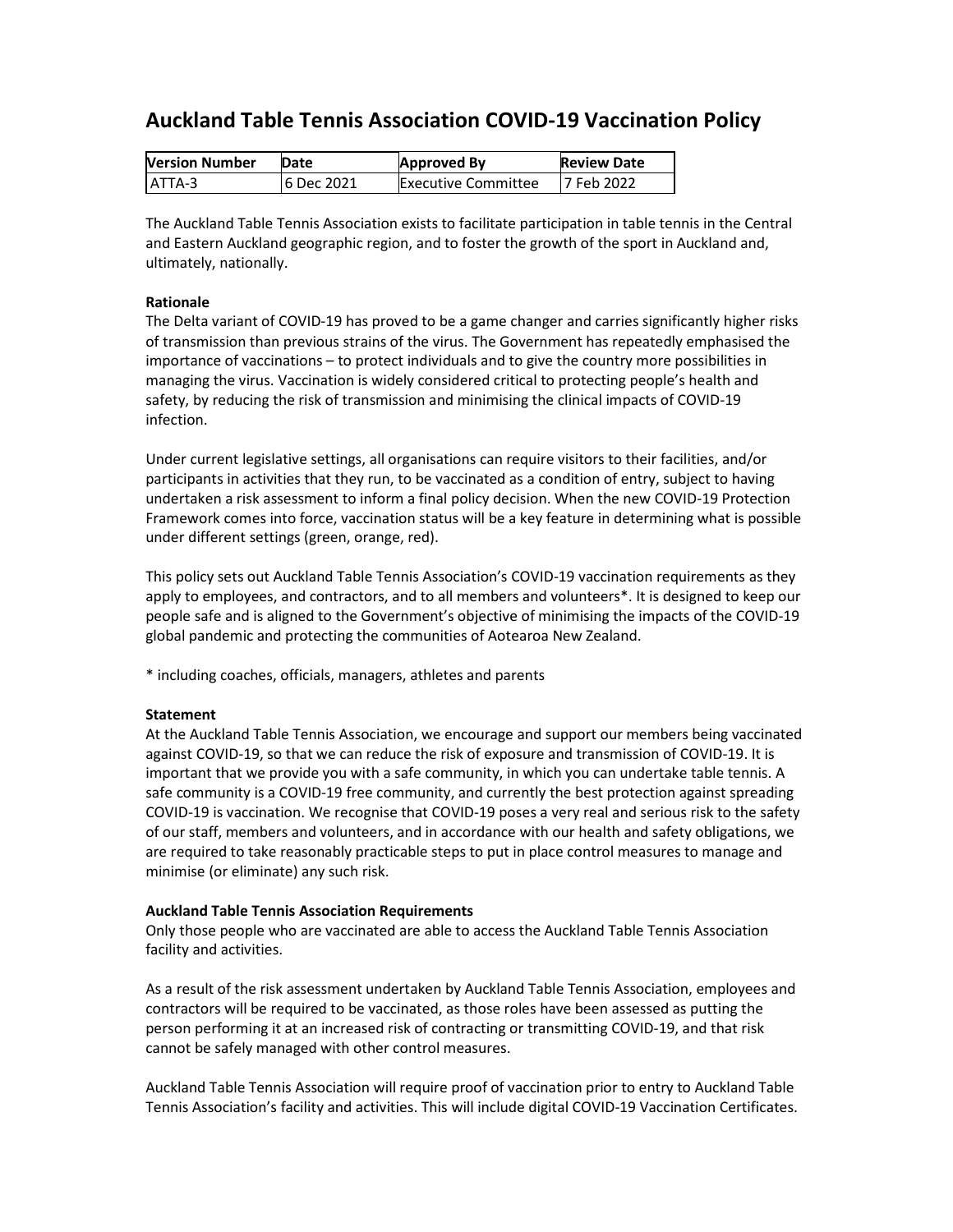#### **Vaccination Status**

Where vaccinations are required, Auckland Table Tennis Association may ask individuals to disclose, and/or provide proof of, their vaccination status. Information regarding vaccination status is collected for the purposes of our health and safety management planning, implementing this policy, and to identify any relevant support measures (related to Covid-19). Auckland Table Tennis Association will hold this information in accordance with the Privacy Act 2020.

You are not required to give this information and if you choose not to provide proof of having received the vaccine, or do not wish to disclose your vaccination status then we will respect your personal choice and right to that privacy. In the interests of health and safety, those unable or unwilling to provide proof of vaccination when requested, will be treated as though they have not been vaccinated.

#### **Exemptions**

Auckland Table Tennis Association respects the rights of individuals to choose whether to be vaccinated and acknowledges that there may be medical or other reasons or circumstances, for not being vaccinated, for which you may seek an exemption. Where an employee or contractor seeks an exemption from the requirement to be vaccinated, Auckland Table Tennis Association will require them to provide confirmation of an exemption from the Ministry of Health.

If, in future, a role within Auckland Table Tennis Association is required to be performed by a vaccinated person under the COVID-19 Public Health Response (Vaccinations) Order 2021, exemptions to the COVID-19 vaccine will be subject to that Order. Currently, exemptions under the Order require a suitably qualified medical practitioner or nurse practitioner to apply to the Ministry of Health on an employee's behalf, on the grounds that the employee meets the specified exemption criteria.

Even where an exemption from being vaccinated is obtained by an individual, Auckland Table Tennis Association may have to determine whether it is still able to safely manage the relevant risks posed by that individual not being vaccinated, and whether any accommodations can be made.

Auckland Table Tennis Association will work with those people who are not vaccinated on a case-bycase basis, respectfully and in good faith to explore options and try and find a way forward.

- For Auckland Table Tennis Association employees this may involve steps such as working from home, providing alternative duties, or redeployment where practical, but depending on the role, this may not always be possible. Termination of employment is also an option, but this will be used as a last resort, and only after Auckland Table Tennis Association has explored and considered other alternative options first.
- For Auckland Table Tennis Association members (including coaches, officials, athletes, parents and other visitors), this is likely to be more challenging given the nature of our settings and operations. As a result, unvaccinated members should expect to be denied entry or participation rights as a result of their non-vaccinated status.

# **Additional Measures**

In addition to this policy, Auckland Table Tennis Association will maintain a range of appropriate and complementary measures in its facilities / activities to further minimise the risks associated with COVID-19, as well as following all guidance set out in the legislation and public health guidance.

The conditions of entry before coming to the facility or taking part in activities include:

• Stay home if unwell